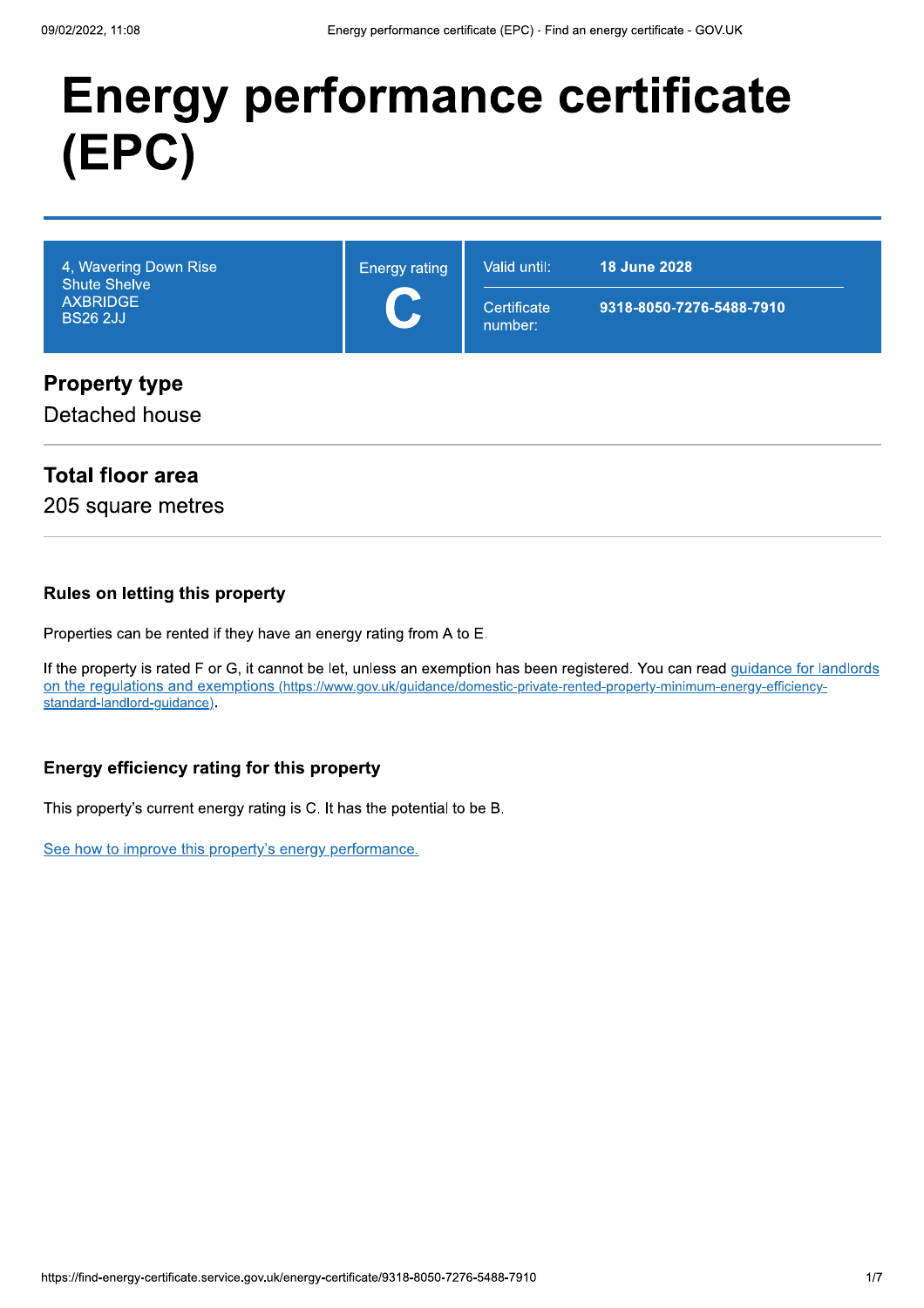| <b>Score</b> | <b>Energy rating</b> | <b>Current</b>      | <b>Potential</b> |
|--------------|----------------------|---------------------|------------------|
| $92 +$       |                      |                     |                  |
| 81-91        | Β                    |                     | 81<br>B          |
| 69-80        | $\mathbf C$          | 74  <br>$\mathbf C$ |                  |
| 55-68        | II)                  |                     |                  |
| 39-54        | Е                    |                     |                  |
| 21-38        | F                    |                     |                  |
| $1 - 20$     | Q                    |                     |                  |

The graph shows this property's current and potential energy efficiency.

Properties are given a rating from A (most efficient) to G (least efficient).

Properties are also given a score. The higher the number the lower your fuel bills are likely to be.

For properties in England and Wales:

- the average energy rating is D
- $\bullet$  the average energy score is 60

#### Breakdown of property's energy performance

This section shows the energy performance for features of this property. The assessment does not consider the condition of a feature and how well it is working.

Each feature is assessed as one of the following:

- very good (most efficient)
- $\bullet$  good
- average
- $\bullet$  poor
- very poor (least efficient)

When the description says "assumed", it means that the feature could not be inspected and an assumption has been made based on the property's age and type.

| Feature | <b>Description</b>                         | Rating |
|---------|--------------------------------------------|--------|
| Wall    | Cavity wall, as built, insulated (assumed) | Good   |
| Roof    | Pitched, 200 mm loft insulation            | Good   |
| Window  | Fully double glazed                        | Good   |

https://find-energy-certificate.service.gov.uk/energy-certificate/9318-8050-7276-5488-7910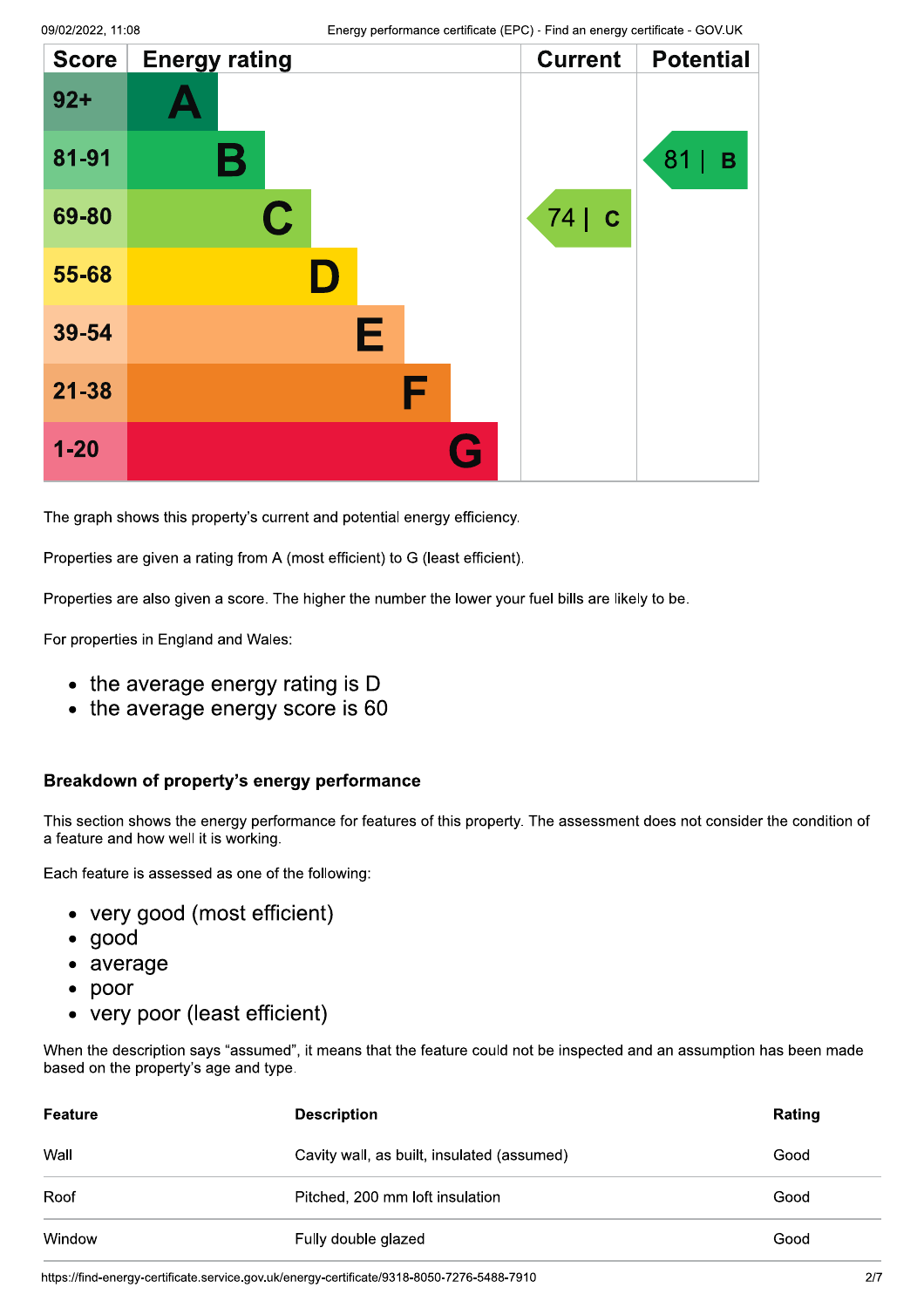09/02/2022, 11:08

Energy performance certificate (EPC) - Find an energy certificate - GOV.UK

| <b>Feature</b>       | <b>Description</b>                                       | Rating |  |
|----------------------|----------------------------------------------------------|--------|--|
| Main heating         | Boiler and radiators, mains gas                          | Good   |  |
| Main heating control | Programmer, room thermostat and TRVs<br>Good             |        |  |
| Hot water            | Good<br>From main system                                 |        |  |
| Lighting             | Low energy lighting in 72% of fixed outlets<br>Very good |        |  |
| Floor                | Suspended, limited insulation (assumed)                  | N/A    |  |
| Secondary heating    | N/A<br>Room heaters, wood logs                           |        |  |

# Low and zero carbon energy sources

Low and zero carbon energy sources release very little or no CO2. Installing these sources may help reduce energy bills as well as cutting carbon emissions. The following low or zero carbon energy sources are installed in this property:

• Biomass secondary heating

# **Primary energy use**

The primary energy use for this property per year is 141 kilowatt hours per square metre (kWh/m2).

What is primary energy use?

#### **Environmental impact of this property**

This property's current environmental impact rating is C. It has the potential to be C.

Properties are rated in a scale from A to G based on how much carbon dioxide (CO2) they produce.

Properties with an A rating produce less CO2 than G rated properties.

#### An average household produces

6 tonnes of CO2

#### This property produces

4.7 tonnes of CO2

#### This property's potential production

3.4 tonnes of CO2

By making the recommended changes, you could reduce this property's CO2 emissions by 1.3 tonnes per year. This will help to protect the environment.

Environmental impact ratings are based on assumptions about average occupancy and energy use. They may not reflect how energy is consumed by the people living at the property.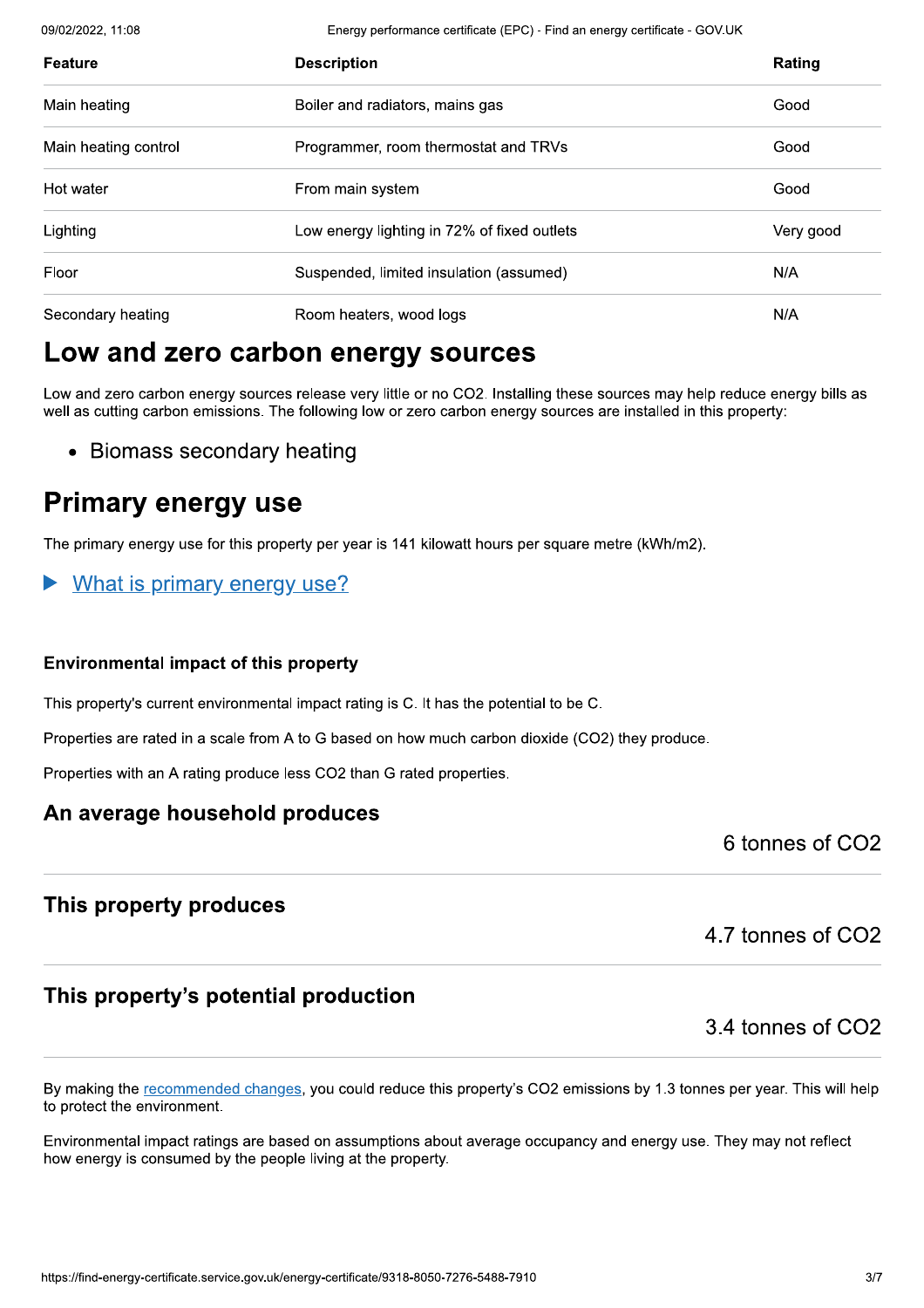#### How to improve this property's energy performance

| 09/02/2022, 11:08                 | Energy performance certificate (EPC) - Find an energy certificate                              |
|-----------------------------------|------------------------------------------------------------------------------------------------|
|                                   | How to improve this property's energy performance                                              |
|                                   | Making any of the recommended changes will improve this property's energy efficiency.          |
| score from C $(74)$ to B $(81)$ . | If you make all of the recommended changes, this will improve the property's energy rating and |
| What is an energy rating?         |                                                                                                |

#### What is an energy rating?

# Recommendation 1: Floor insulation (suspended floor) Recommendation<br>
(Suspended floc<br>
Floor insulation (suspended floor<br>
Typical installation controlled floor<br>
Typical yearly saving Recommendation 1:<br>
(suspended floor)<br>
Floor insulation (suspended floor)<br>
Typical installation cost<br>
Typical yearly saving

Floor insulation (suspended floor)

#### **Typical installation cost**

#### Typical yearly saving

Potential rating after carrying out recommendation 1

# Recommendation 2: Low energy lighting

Low enerav liahtina

**Typical installation cost** 

#### Typical yearly saving

#### Potential rating after carrying out recommendations 1 and 2

# Recommendation 3: Solar photovoltaic panels, 2.5 kWp

Solar photovoltaic panels

# !%&!
&!'(-**Typical installation cost**

 $£5,000 - £8,000$ 

Potential energy

rating

 $\overline{\mathbf{B}}$ 

£800 - £1,200

£46

£85

£24

 $75|C$ 

75 |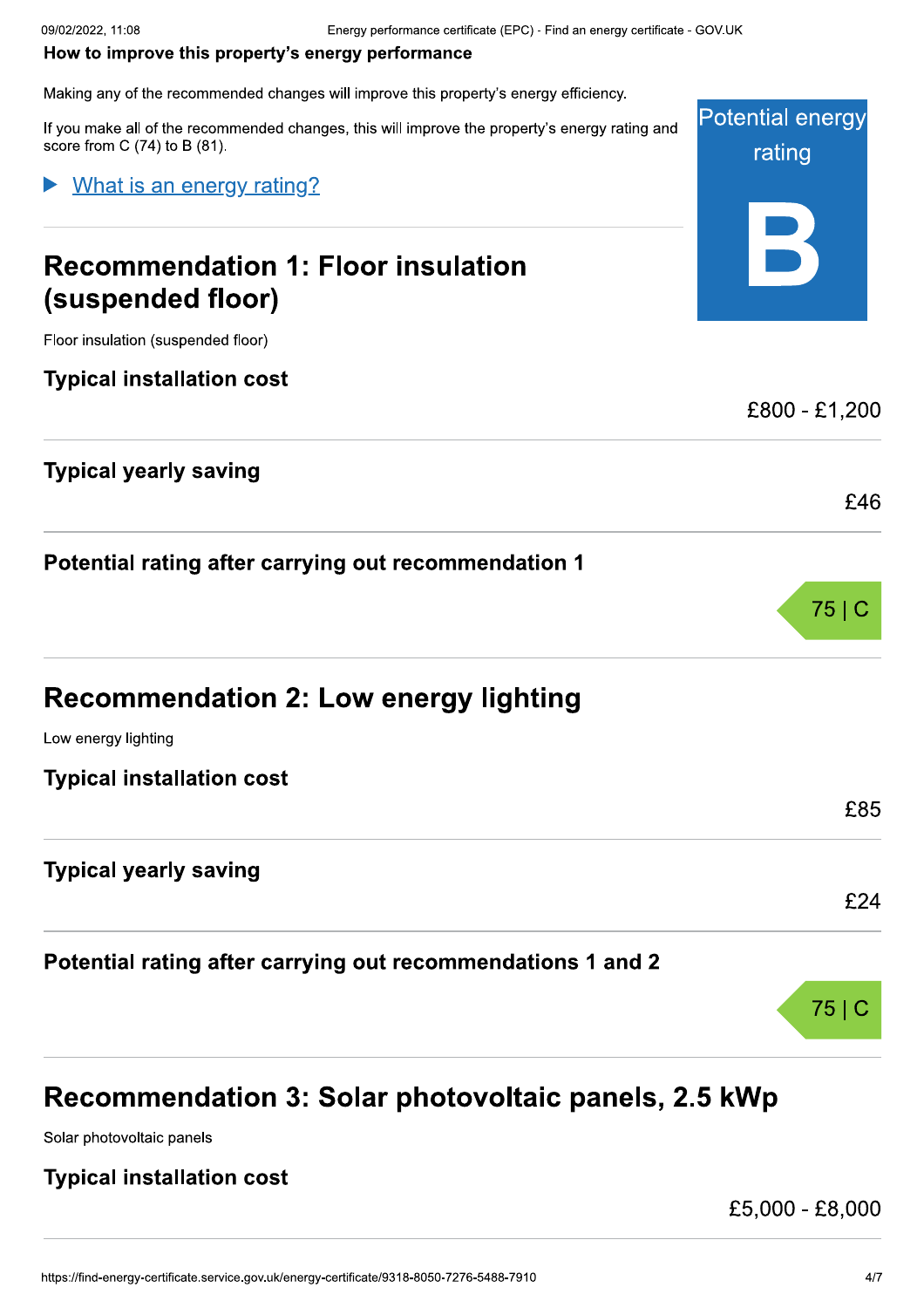## Potential rating after carrying out recommendations 1 to 3



£1130

£69

# **Paying for energy improvements**

Find energy grants and ways to save energy in your home. (https://www.gov.uk/improve-energy-efficiency)

#### **Estimated energy use and potential savings**

Estimated yearly energy cost for this property

#### **Potential saving**

The estimated cost shows how much the average household would spend in this property for heating, lighting and hot water. It is not based on how energy is used by the people living at the property.

The estimated saving is based on making all of the recommendations in how to improve this property's energy performance.

For advice on how to reduce your energy bills visit Simple Energy Advice (https://www.simpleenergyadvice.org.uk/).

# Heating use in this property

Heating a property usually makes up the majority of energy costs.

#### Estimated energy used to heat this property

#### **Space heating**

15621 kWh per year

#### **Water heating**

2910 kWh per year

#### Potential energy savings by installing insulation

The assessor did not find any opportunities to save energy by installing insulation in this property.

You might be able to receive Renewable Heat Incentive payments (https://www.gov.uk/domestic-renewable-heat-incentive). This will help to reduce carbon emissions by replacing your existing heating system with one that generates renewable heat. The estimated energy required for space and water heating will form the basis of the payments.

#### Contacting the assessor and accreditation scheme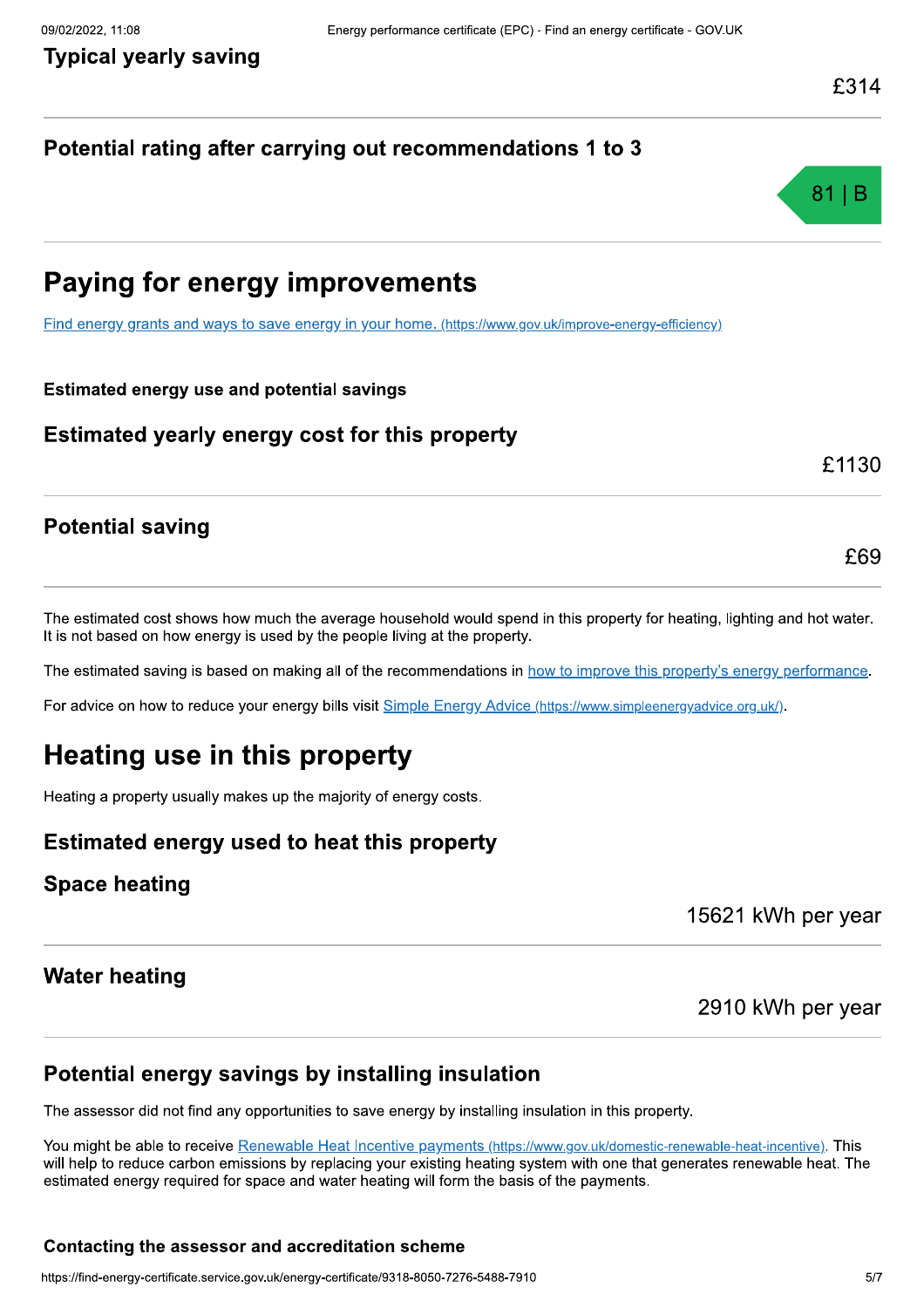This EPC was created by a qualified energy assessor.

If you are unhappy about your property's energy assessment or certificate, you can complain to the assessor directly.

If you are still unhappy after contacting the assessor, you should contact the assessor's accreditation scheme.

Accreditation schemes are appointed by the government to ensure that assessors are qualified to carry out EPC assessments.

### **Assessor contact details**

#### Assessor's name

**David Curtis** 

#### **Telephone**

02039056099

#### **Email**

davidcphoto@yahoo.co.uk

## **Accreditation scheme contact details**

#### **Accreditation scheme**

**Stroma Certification Ltd** 

#### **Assessor ID**

STRO031573

#### **Telephone**

0330 124 9660

#### **Email**

certification@stroma.com

# **Assessment details**

#### **Assessor's declaration** No related party

#### Date of assessment

19 June 2018